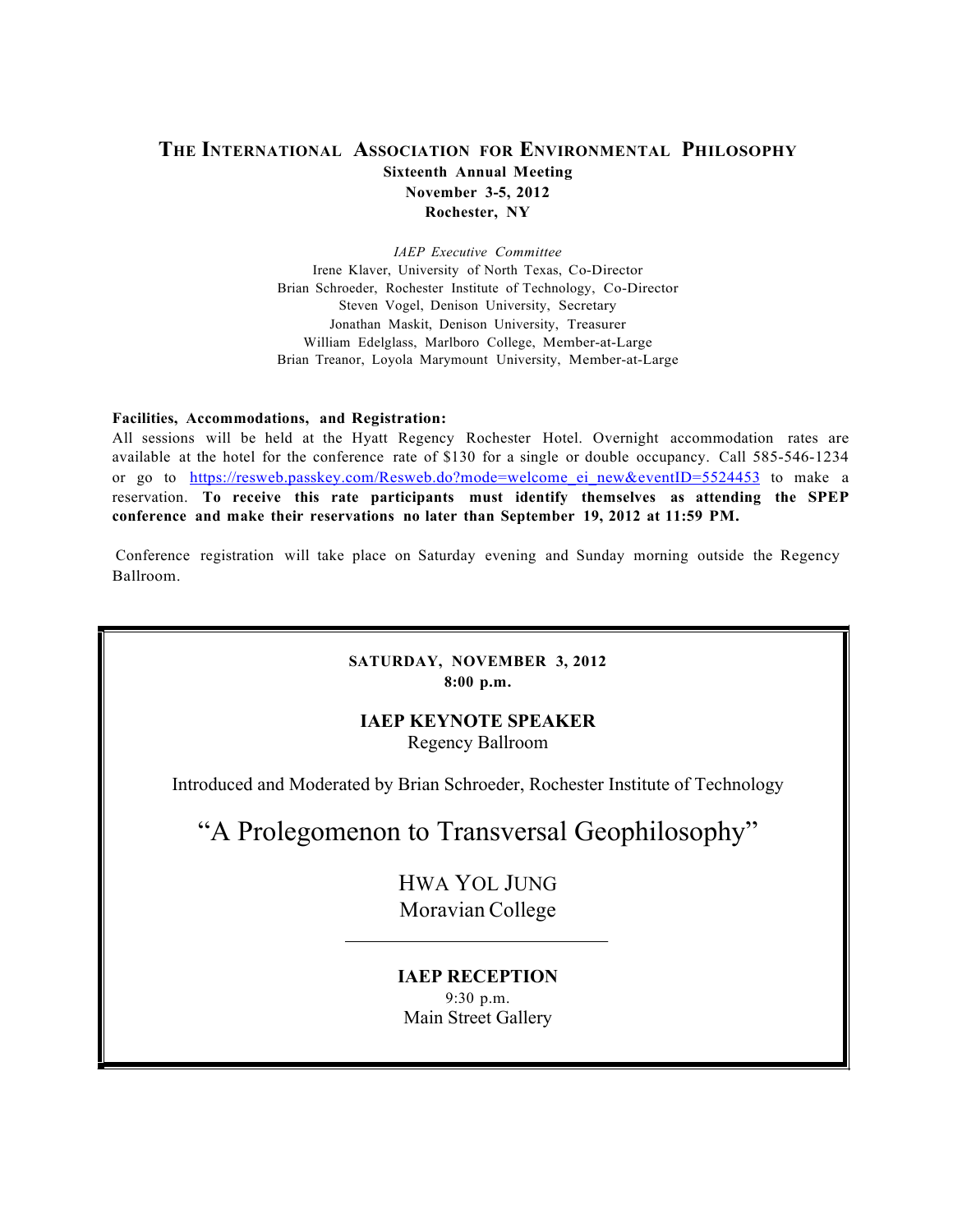#### **SUNDAY, NOVEMBER 4, 2012**

#### **SUNDAY MORNING 9:00—10:30 a.m.**

# **IAEP Session 1:** *New Perspectives on Environmental Justice: Local Food, Interspecies Justice, and Heritage*

#### **Hanson**

Moderator: David Utsler, University of North Texas

"Non-human Others, Community, and a Critique of Property," Samantha Noll, Michigan State University "Traversing Moral Terrains: Why Truth and Reconciliation Are Not Enough," Esme Murdock, Michigan State University

"Integrating Environmental Justice into Climate Ethics," Dan Beck, Michigan State University

# **IAEP Session 2:** *Ethical Land Abuse: A Critique of Environmental Ethics—In Three Land-Use Debates*

#### **Suite #2313**

Moderator: Paul Thompson, Michigan State University

"Environmental Ethics and Tribal Sovereignty," Kyle Whyte, Michigan State University

"A Phenomenology of Fences," Brian Seitz, Babson College

"'We're good on the count, but short on the gain': Yellowstone's Wolves and the End of Environmental Ethics," Thomas Thorp, Saint Xavier University

### **IAEP Session 3:** *Animality: Continental Perspectives on the Non-Human* **Cohr**

Moderator: David Wood, Vanderbilt University,

"A Heideggerian Ethics of Being-with-Non-Human-Others," Julie Kuhlken, Misericordia University "Sacrificing the Animal, Ingesting the Father: a Derridean Animalization of the Freudian Primal Parricide," David Craig, University of Oregon

"Bataille's Philosophy and the Theology of Animal Life," Donald Turner, Nashville State Community College

### **SUNDAY MORNING 10:30 a.m.—10:45 a.m., Coffee Break, Main Street Gallery**

### **SUNDAY MORNING 10:45 a.m.—12:15 p.m.**

#### **IAEP Session 1:** *Art and Environmental Values* **Hanson**

Moderator: Edward S. Casey, Stony Brook University

"Disturbing the Field," Beth Carruthers, Emily Carr University

"Art and the Social Psychology of Environmental Values," Thomas Dietz, Michigan State University "The Art of the Possible," David Wood, Vanderbilt University

### **IAEP Session 2:** *Gary Snyder and the Elements of the Wild* **Suite #2312**

Moderator: Bret W. Davis, Loyola University Maryland

"Painting Mountains and Rivers: Snyder, Dōgen, and the Sutra of the Wild," Jason Wirth, Seattle University

"Back on Fire: Snyder, Heraclitus, and the Play of the Elemental Logos," Josh Hayes, Santa Clara University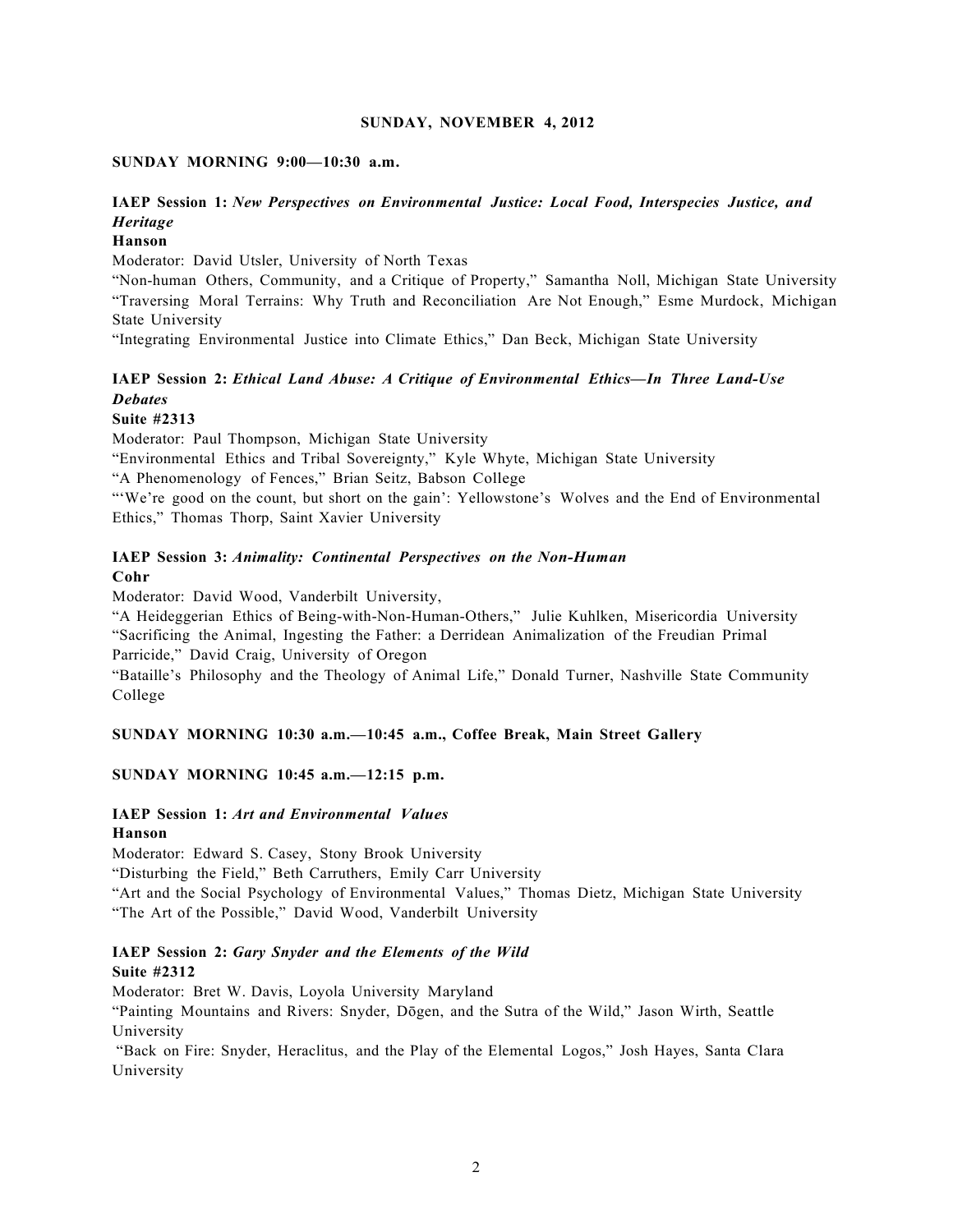### **IAEP Session 3:** *Explorations in Animal Intentionality* **Corh**

Moderator: Kenneth Liberman, University of Oregon

"Animal Intentionality and the Possibility of Moral Discourse: Reflections on Husserl and Plumwood," Charles Brown, Emporia State University

"The Intersection of Human and Animal Intentionality: Cross-Species Interaction, Generative Phenomenology, and the Density of Personhood," Sam Cocks, University of Wisconsin—La Crosse "Homeostasis, Axiological Intentionality, and Adaptive Fitness," Adam Konopka, The College of Mount St. Joseph

#### **SUNDAY AFTERNOON 2:00—3:30 p.m.**

### **IAEP Session 1:** *Foucault and the Environment: Biopolitics, Species, and Resistance* **Hanson**

Moderator: Ladelle McWhorter, University of Richmond

"The Domination of Nature: A Foucaultian Contribution to Environmental Ethics," Bryan Bannon, University of North Florida

"'Baa'd Sheep: Foucault, Heterosexuality, and the Discourse of Species," Rebekah Sinclair, Claremont Graduate University

"Biopower and Environmental Politics," Thomas Nail, University of Denver

### **IAEP Session 2:** *Early Twentieth-Century Influences on Environmental Philosophy* **Suite #2312**

Moderator: Matthew Ally, City University of New York/BMCC

"The Importance of Ortega for Environmental Ethics," Anthony Fernandez, University of South Florida "Bergsonism as a Basis for Environmentalism?" Philip Smolenski, Queen's University (Kingston) "Ecological Resilience as a Reconstruction of Deweyan Growth," Zach Piso, Michigan State University

### **IAEP Session 3:** *Flowing from Nature to Culture: Reflecting on Water, Pipes, and Toilets* **Corh**

Moderator: William Edelglass, Marlboro College

"The Status of Water in Sustainability and Urban Planning: Does Water Have Intrinsic Value?" Shane Epting, University of North Texas

"The Culture and Nature of Springs," Joey Aloi, University of North Texas

"Reflection and Visibility: The Body in Bathroom Practices," Brian Onishi, University of North Texas

### **SUNDAY AFTERNOON 3:30 p.m.—3:45 p.m., Coffee Break Main Street Gallery**

### **SUNDAY AFTERNOON 3:45 p.m.—5:15 p.m.**

### **IAEP Session 1:** *Themes in Eco-Phenomenology* **Hanson**

Moderator: Dominika Dzwonkowska, Cardinal Stephan Wyszyński University "On Being and Buying: Phenomenology, Eco-Phenomenology, and Consumerism," Matthew Meyer, University of Wisconsin—Eau Claire

"The Ecological Crisis and the "Affordance" of Nature," Vincent Blok, Wageningen University

"Nature Screened: An Eco-Film-Phenomenology," Ilan Safit, Pace University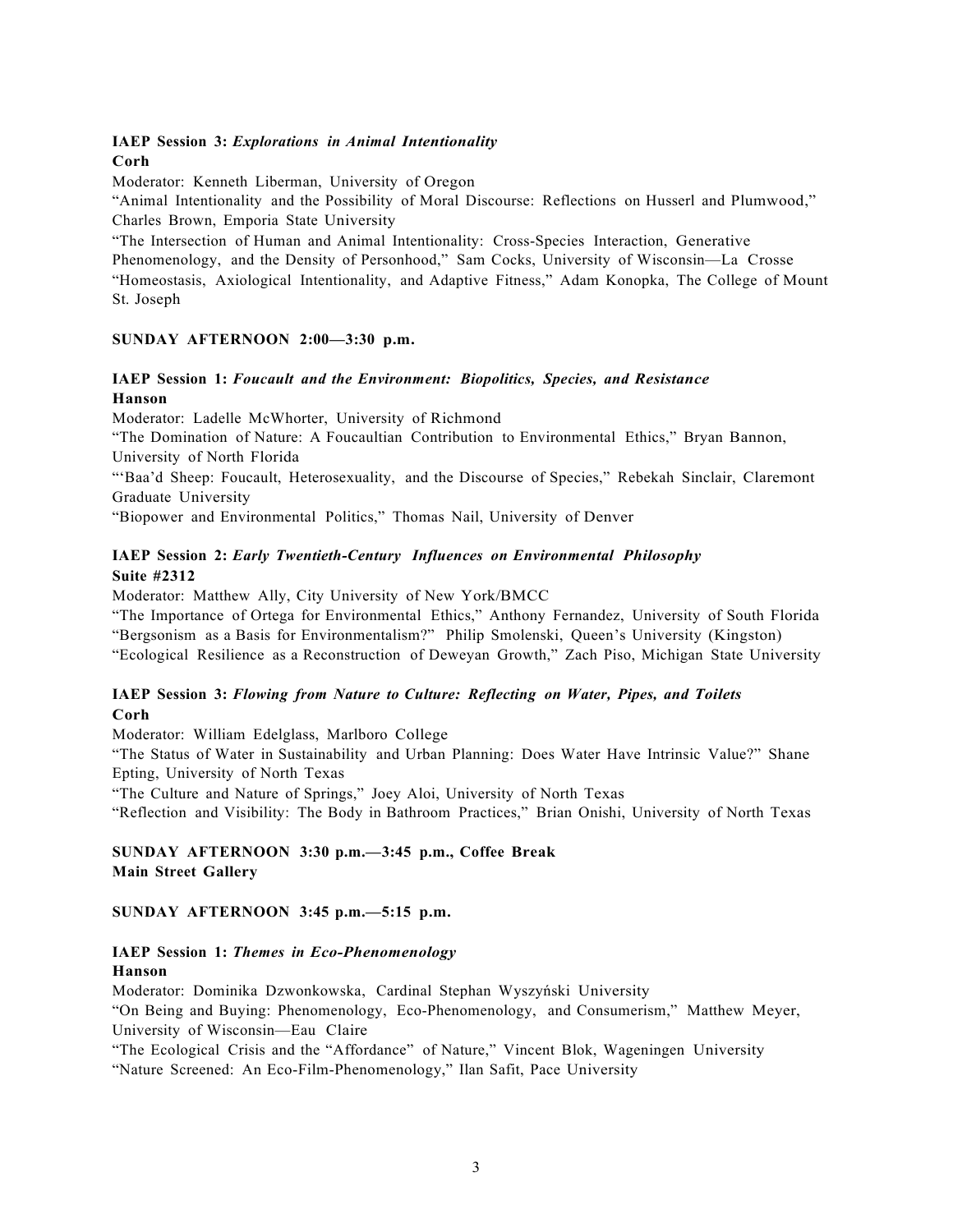### **IAEP Session 2:** *The Environmental Imagination* **Suite #2312**

Moderator: Irene Klaver, University of North Texas

"A Sense of the World: Imagination, Ethics, and the Environment," Philip Day, University of North Texas

"In Word and Deed: Towards a Hermeneutic Environmental Imagination," Nathan Bell, University of North Texas

"Catastrophe in Permanence: Eco-Flânerie and the Urban Imagination," Matt Bower, University of North Texas

#### **IAEP Session 3:** *Ethics and Animals* **Corh**

Moderator: Silvia Benso, Rochester Institute of Technology

"Mobilizing Care Ethics in Cases: Of Animal Welfare: A Roadmap to Moral Imagination," Alicia Intriago, University of Washington

"Towards an Ethic of Animal Difference," Nathan Kowalsky, St. Joseph's College, University of Alberta "Between Aliens and Animals: Autism and the Human/Non-Human Divide," Christy Reynolds, University of Oregon

# **IAEP BUSINESS MEETING**

**Sunday 5:30 p.m.—6:30 p.m.** 

**Hanson**

# **IAEP RECEPTION**

**Sunday 9:30 p.m. Main Street Gallery**

### **MONDAY, NOVEMBER 5, 2012**

### **MONDAY MORNING 9:00 a.m.—10:30 a.m.**

# **IAEP Session 1:** *Politics and the Environment*

### **Hanson**

!

!!!

Moderator: Brian Schroeder, Rochester Institute of Technology

"Opening Oneself to the Contingency of Nature: A Critique of Eco-Socialism," Nathan Eckstrand, Duquesne University

"Hunters, Nearness, and Hermeneutics: The Failures of Political Ecology," Matt Story, University of North Texas

"Latin American Environmental Movements and Global Politics," Joshua Mousie, University of Guelph

**IAEP Session 2:** *Biology, Biodiversity, and Valuation* **Suite #2312**

Moderator: Jonathan Parker, University of North Texas "From Science to Environmental Value: An Argument for a Critical Understanding of the Normative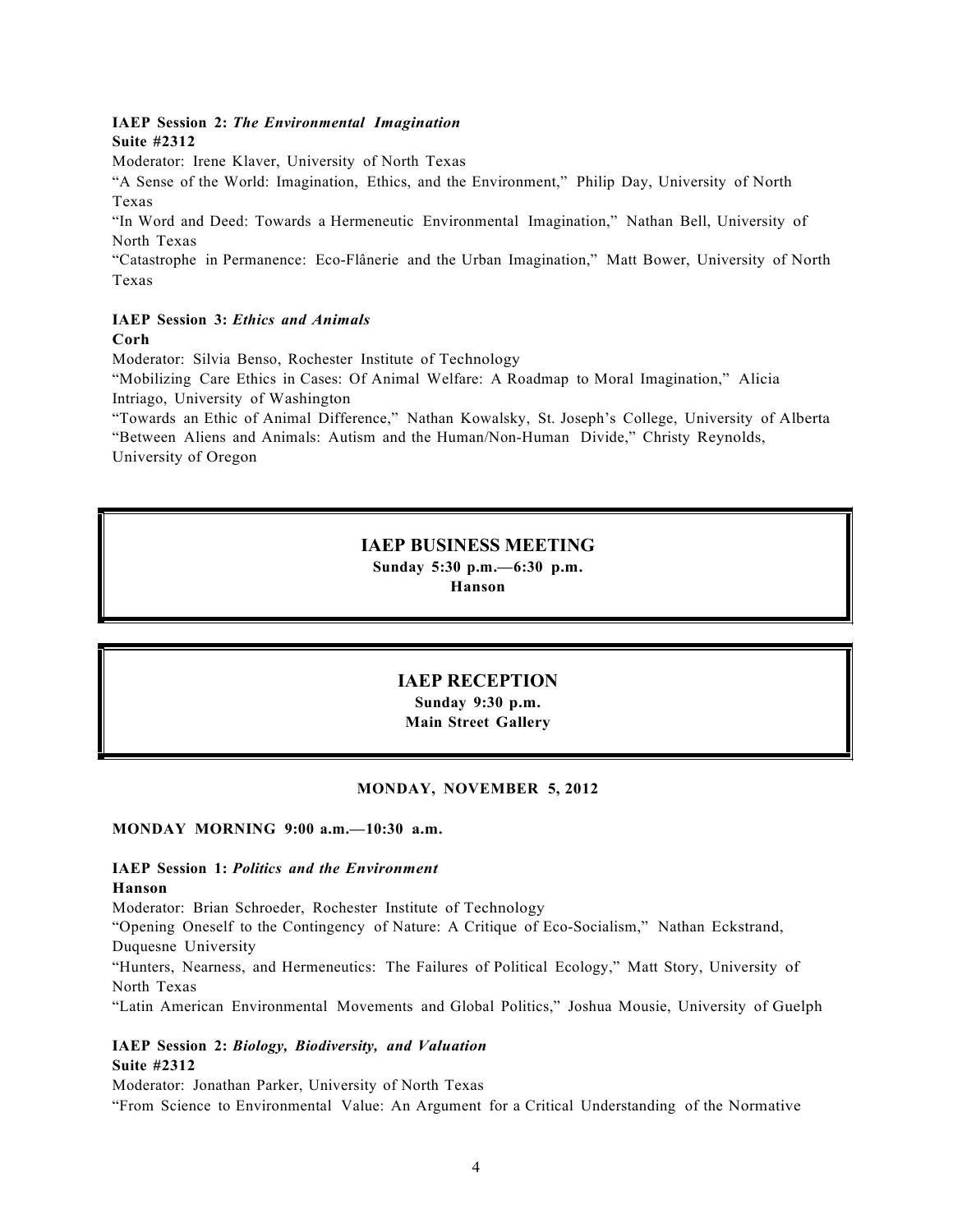Role of Biodiversity," Nicolae Morar, Brendan Bohannan and Ted Toadvine, University of Oregon "Nietzsche and Ecology Revisited: The Biological Basis of Value," David Storey, Fordham University "Seeking Motivation for Hard Choices: Human Self-Understanding as Ethical Ideal," Theresa Morris, New School of Social Research

### **IAEP Session 3:** *Materialism and Mind: Rethinking Ecological Identities* **Corh**

Moderator: Brian Treanor, Loyola Marymount University

"The Ambiguity of Action: Planetary Ethics beyond Progress," Whitney Bauman, Florida International University

"To Make the World Philosophical: Theorizing Contemporary Ecological Disasters through Jane Bennett's Vibrant Matter," Andony Melathopoulos, Dalhousie University

"Cultural and Natural Ecosystems?: Views from Systems Thinking and Cybernetics," Arnold Darrel, Saint Thomas University

### **MONDAY MORNING 10:30 a.m.—10:45 a.m., Coffee Break Main Street Gallery**

### **MONDAY MORNING 10:45 a.m.—12:15 p.m.**

### **IAEP Session 1:** *Responsibility and Global Climate Change* **Hanson**

Moderator: Chrysoula Gitsoulis, Stevens Institute of Technology "Climate Change and the Responsibility Deficit," Eric Godoy, New School for Social Research "The Phenomenology of Climate Denial: Grasping our Lack of Response and Responsibility in a Threatening World," Tim Christion Myers, University of Oregon "Holding Myself Responsible: On the Social Significance of Individual Action," Scott Cameron, Loyola Marymount University

### **IAEP Session 2:** *Re-visioning Technology and the Environment* **Suite #2312**

Moderator: Steven Vogel, Denison University

"The Future as Fate? The Case of Geoengineering," Bertrand Guillaume, Dartmouth College "Against the Precautionary Principle (Especially for Nanotechnology)," Ludoviva Lorusso and Fabio Bacchini, University of Sassari

### **IAEP Session 3:** *Ethics and Justice* **Corh**

Moderator: Rob Figueroa, University of North Texas

"Whether Earthquakes are Lovable: Knowing Nature in the Wake of Disaster," Molly Sturdevant, Saint Xavier University

"The Intergenerational 'Ownership' of the Environment," Matthias Fritsch, Concordia University "From Food Justice to a Tool of the Status Quo: The Three Sub-Movements within Local Food," Ian Werkheiser, Michigan State University

# **MONDAY AFTERNOON 1:45 p.m.—3:15 p.m.**

**IAEP Session 1:** *Aesthetics and Place* **Hanson**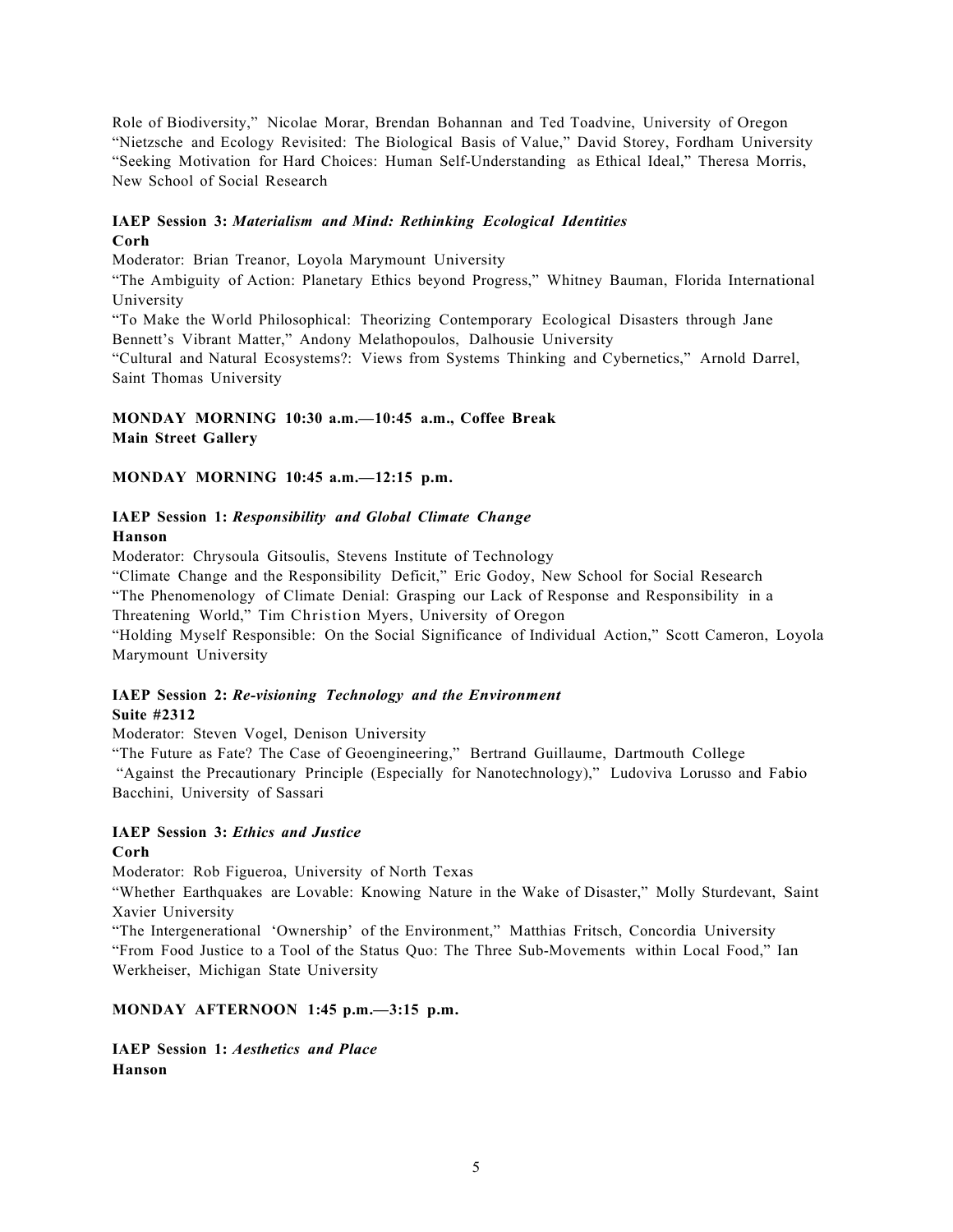Moderator: Jonathan Maskit, Denison University

"The Beginnings of Landscape: A Phenomenological Topography of Joe Deal's Depiction of the American Southwest," Jasper Van de Vijver, University of Antwerp "Thoreau's Aesthetics of Nature," Arnold Berleant, Long Island University "An Ethics of Place: Re-envisioning the Space/Place Dichotomy," Anja Claus, Northeastern Illinois

University

#### **MONDAY AFTERNOON 1:45 p.m.—3:15 p.m.**

### **Meeting 1: SOCIETY FOR NATURE, PHILOSOPHY AND RELIGION Convener and Moderator: Bruce Foltz, Eckerd College**

### **SNPR Session 1:** *Nature, Technē, and Technology*

**Corh**

"The Narrative Self between World and Work," Forrest Clingerman, Ohio Northern University "A Brave New World: Virtual Reality and the Metanarrative of Consumption," Brian Treanor, Loyola Marymount University

"Tele-Techno-Science and Theo-Politics: Questioning the Religious Nature of Technology," Crina Gschwandtner, Fordham University

### **MONDAY AFTERNOON 3:15—3:30 a.m., Coffee Break Main Street Gallery**

#### **MONDAY AFTERNOON 3:30 p.m.—5:00 p.m.**

#### **SNPR Session 2:** *Nature and the Work of Art* **Corh**

"Becoming Living Works of Art," Bruce Benson, Wheaton College

"The Idolatrous Birds of Paradise: Marion, Florensky, and D'Hondecoeter's 'Menagerie,'" Bruce Foltz, Eckerd College

"Nature and Memory in Dante and Dostoevsky: An Ecocritical Comparison," Alfred Siewers, Bucknell University

### **Meeting 2: SOCIETY FOR POLITICAL ECOLOGY, ENVIRONMENTAL JUSTICE, AND ECOFEMINISM Convenors and Moderators: Patricia Glazebrook and Keith Peterson**

### **MONDAY AFTERNOON 1:45 p.m.—3:15 p.m.**

#### **SPEEJE Session 1:** *Ethnographies of Conflict and Participation* **Suite #2312**

"*Sumak Kawsay*: Seeking Living Well in the Ecuadorian Highlands," John Stolle-McAllister, University of Maryland

"Conflicts over Municipal Landfill Siting in Greensboro, North Carolina," Rachel Madsen, University of North Carolina at Greensboro

"Environmental Justice in Motion: How the Search for Acquiescent Communities Actually Inspired Effective Active Opposition to Low-level Radioactive Waste Site Proposals in the U.S.," Daniel J. Sherman, University of Puget Sound